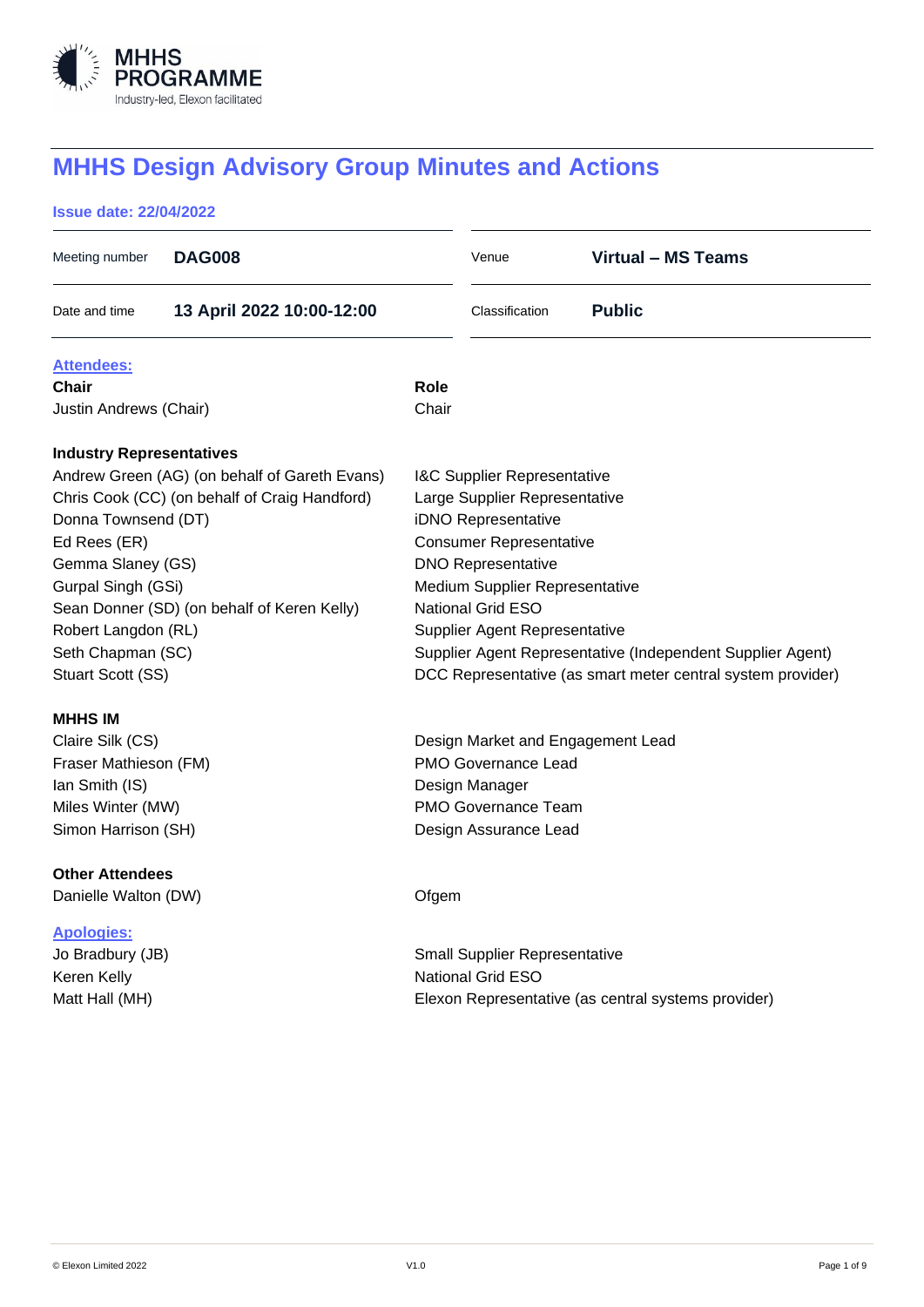## **Actions**

| <b>Area</b>                   | <b>Action Ref</b> | <b>Action</b>                                                                                                                                                                                                     | <b>Owner</b>               | <b>Due Date</b> |
|-------------------------------|-------------------|-------------------------------------------------------------------------------------------------------------------------------------------------------------------------------------------------------------------|----------------------------|-----------------|
| <b>Minutes and</b><br>actions | DAG08-01          | Bring updated DIP Functional Specification and Non-<br>Functional Requirements to the next DAG for approval                                                                                                       | Programme<br>(lan Smith)   | 11/05/2022      |
|                               | DAG08-02          | Issue call for agenda items or discussion topics prior to<br>mobilisation of CCIAG                                                                                                                                | Programme<br>(PMO)         | 11/05/2022      |
|                               | DAG08-03          | Communicate to DAG members the process for the<br>replanning activity that will be carried out post-M5<br>(release of detailed design baseline)                                                                   | Programme<br>(PMO)         | 14/04/2022      |
|                               | DAG08-04          | Update SECAS on outcomes of DAG discussion<br>relating to SEC MP162                                                                                                                                               | Programme<br>(DAG Chair)   | 11/05/2022      |
|                               | DAG08-05          | Provide copy of request sent to the Smart Meter<br>Segment Working Group (SDS) regarding<br>consideration of Target Response Times (TRTs) of <24<br>hours and interaction with SEC MP162 to DAG for<br>visibility | Programme<br>(Claire Silk) | 14/04/2022      |
|                               | DAG08-06          | Update the design dashboard to show correct number<br>of technical artefacts approved by DAG for issuance as<br>part of the RFP                                                                                   | Programme<br>(TBC)         | 11/05/2022      |
|                               | DAG08-07          | Discuss with Chris Cook the IPA recommendation<br>regarding support offered during design artefact review<br>Tranches                                                                                             | Programme<br>(lan Smith)   | 11/05/2022      |
|                               | DAG08-08          | DAG members to contact Simon Harrison at<br>DesignAssurance@mhhsprogramme.co.uk if they wish<br>to be involved in the user group for the design<br>repository platform                                            | <b>AII DAG</b><br>members  | 11/05/2022      |
|                               | DAG08-09          | Confirm upcoming DAG meeting dates, reflecting when<br>Tranche 1 design artefacts are ready for approval                                                                                                          | Programme<br>(PMO)         | 14/04/2022      |
|                               | DAG08-10          | Bring design elements of RAID log for review at next<br>meeting                                                                                                                                                   | Programme<br>(PMO)         | 11/05/2022      |

## **Decisions**

| <b>Area</b>    | Dec Ref    | <b>Decision</b>                                                                   |  |
|----------------|------------|-----------------------------------------------------------------------------------|--|
| <b>Minutes</b> | DAG-DEC-17 | Minutes of meetings held 17 March 2022 and 23 March 2022 approved                 |  |
|                | DAG-DEC-18 | New Design Principles approved                                                    |  |
|                | DAG-DEC-19 | DAG agree to proceed with Option 2 regarding technical addressing<br>requirements |  |

# **RAID items discussed/raised**

| <b>RAID</b> area    | <b>Description</b>                                                                                                                                                                                                    |
|---------------------|-----------------------------------------------------------------------------------------------------------------------------------------------------------------------------------------------------------------------|
| Supplier Engagement | Latest view of how supp engagement at level 4s is going – [note large and medium supp rep<br>received no feedback (technical addressing options) reflecting existing risk - no small supp<br>presentl                 |
| M5 Milestone        | Large and medium supplier representative expressed reservations over levels of comments on<br>Tranche 1 design artefacts, and whether a threshold of materiality exists which may lead to<br>delay of approval by DAG |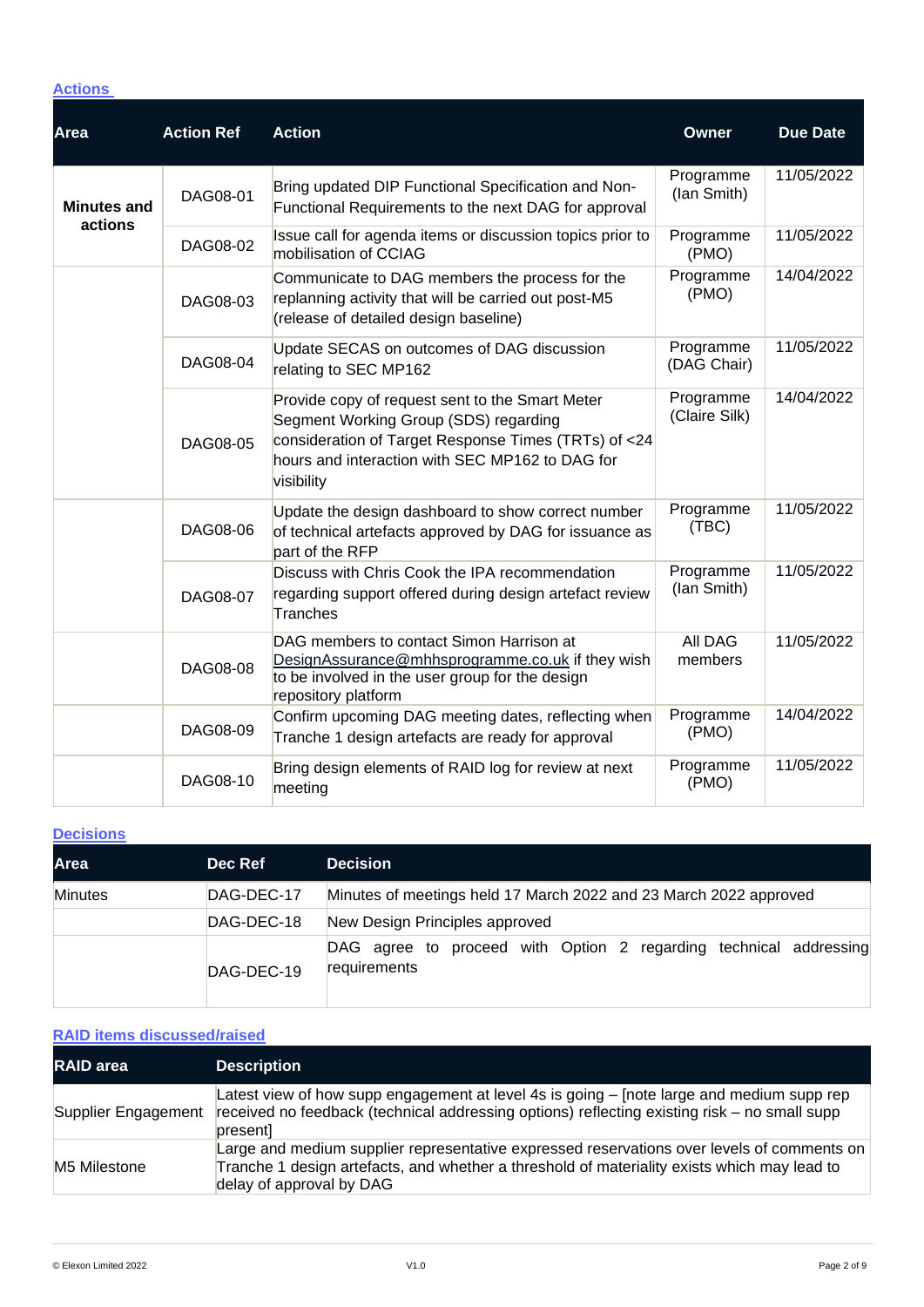## **1. Welcome and Introductions**

The Chair welcome attendees to the meeting and provided an overview of the meeting agenda and objectives.

## **2. Minutes and actions**

The group approved the minutes of the Extraordinary DAG held 17 March 2022 and DAG held 23 March 2022 with no comments.

#### **DECISION DAG-DEC-17: Minutes of DAG meetings held 17 March 2022 and 23 March 2022 approved**

FM provided an overview of the outstanding actions, updates for which can be found within the [meeting papers.](https://mhhsprogramme-production-cdn.s3.eu-west-2.amazonaws.com/wp-content/uploads/2022/04/06124839/MHHS-DEL351-DAG-13-April-2022-v1.0.pdf)

The Chair advised that actions relating to Smart Energy Code (SEC) [Modification Proposal \(MP\)](https://smartenergycodecompany.co.uk/modifications/sec-changes-required-to-deliver-mhhs/) 162<sup>1</sup> would be covered during new recurring agenda item '*Level playing field design principle'*.

Other specific action updates and discussions are provided below:

## *DAG06-10 – Provide cost implications of Option 1 relating to primary and secondary requirements within the technical addressing options, to [PMO@mhhsprogramme.co.uk](mailto:PMO@mhhsprogramme.co.uk)*

FM advised one response had been received providing an indication of the likely cost impacts of technical addressing options. It was noted the Programme had also provided high level cost analysis of the three options relating to technical addressing requirements, and these would be discussed under agenda item 6 *Design Decisions.* 

Action closed.

## *DAG07-03 – Programme to bring future versions of DIP Functional Specification and Non-Functional Requirements to DAG, once further updates incorporated*

IS noted the Data Integration Platform (DIP) Functional Specification and Non-Functional Requirements documents were issued as part of the Request for Proposal (RFP) to prospective DIP provider bidders. It is expected that once initial proposals are returned in May, bidders are likely to have put forward options and potentially suggest changes which will then return to DAG for decision. For example, bidders may indicate that if changes are made to certain requirements, there may be costs savings overall. Any such suggestions would then be discussed by DAG in terms of whether there are changes required to the documents. IS summarised the current stable view of requirements has been put forward to prospective bidders and the documents will likely return to DAG in May 2022.

#### Action ongoing.

## *DAG07-04 – Programme (Charles Hyde) to notify Chair of documents in the DIP procurement pack and provide information on how they have been drafted and reviewed, to ensure good procurement practice has been followed and determine whether DAG approval is required*

FM advised a table of the documents issued with the RFP had been provided as Appendix 1 of the meeting papers. This table outlines which documents have been issued and whether they are technical design documents relevant to the DAG. It was highlighted the majority of the documents issued in the RFP will return to DAG for approval, following comments from bidders.

SC asked whether DAG should have reviewed the documents before the RFP was issued, noting that whilst the DIP Functional Specification and Non-Functional Requirements documents were reviewed by the DAG and considered sufficient to be issued as part of the RFP, there are additional documents which will also require consideration by the DAG. IS advised the Functional Specification and Non-Functional Requirements were the key documents relevant to DAG, and several of the other documents principally relate to organisational policies and will not have significant impacts on the technical requirements of the DIP. The Chair added the documents proceeded through the due procurement processes under the Procurement Team and, subject to the decision as to the shortlisted bidders, there is likely to be a procurement committee as there was for Lead Delivery Partner (LDP) procurement. There will be industry engagement in the procurement process.

*<sup>1</sup> SEC changes required to deliver MHHS*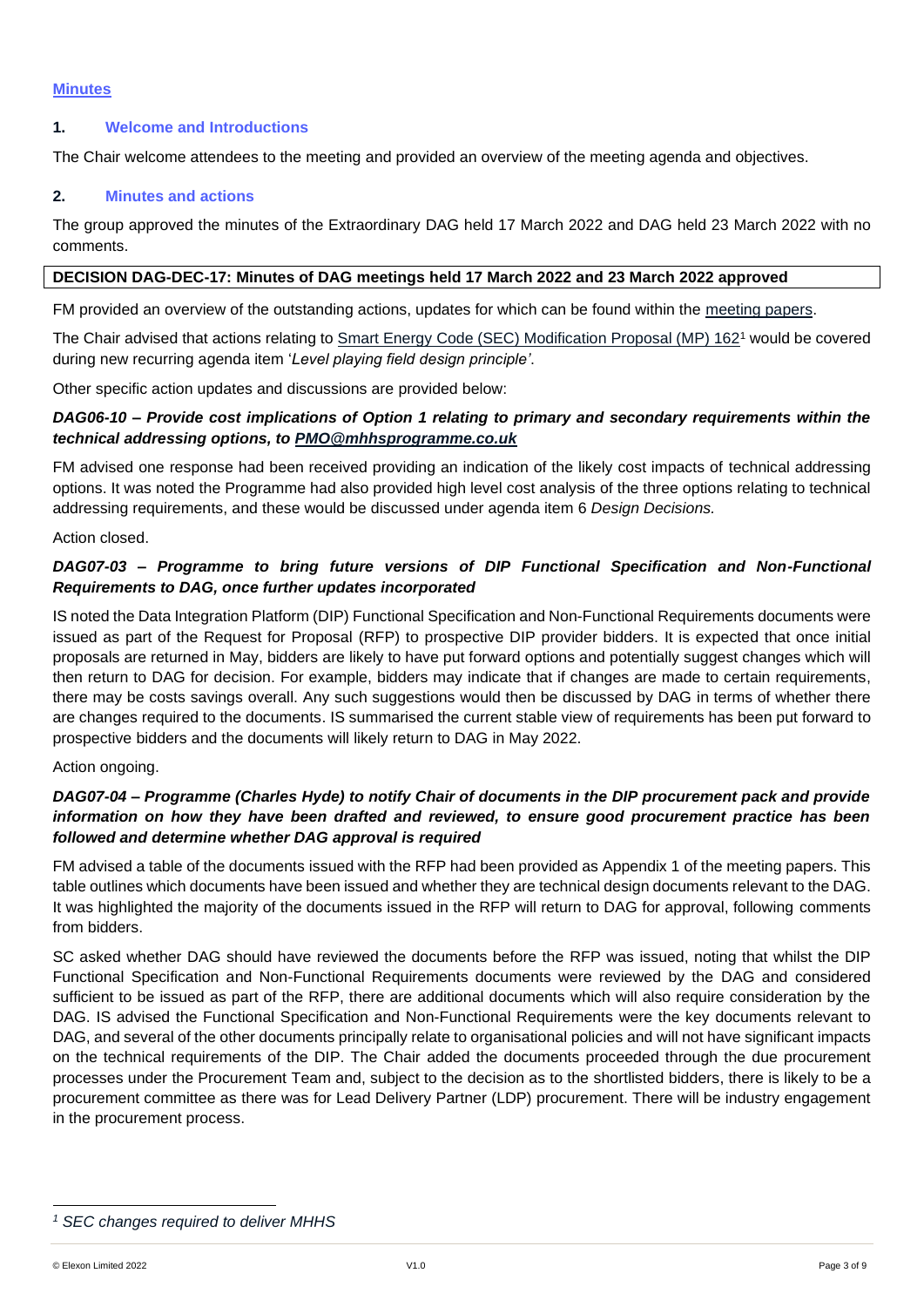The Chair highlighted that updates were made to the DIP Functional Specification and Non-Functional Requirements documents following initial comments from DAG members at the last meeting, and comments from the LDP, the majority of which were grammatical or clarificatory. IS confirmed these would be brought to the next DAG for visibility.

# **ACTION DAG08-01 – Programme to bring updated DIP Functional Specification and Non-Functional Requirements to the next DAG**

## Action closed.

# *DAG04-03 – Look at when to stand up the Consequential Change Impact Assessment Group (CCIAG)*

GSi asked for an update on the mobilisation of the CCIAG. FM advised consequential change is frequently raised at the CCAG, and there was likely to be an increased need for the CCIAG as industry codes drafting commences and as design consequential change emanating from code becomes more defined. The Chair confirmed the intention is to mobilise the CCIAG in the near future. GSi requested four weeks' notice is provided and Programme Parties (PPs) are invited to provide agenda items for discussion at that inaugural meeting. IS confirmed there had been discussions at the design working groups about how consequential change is defined and PPs were encouraged to provide any specific matters for discussion. GSi suggested notice of the intention to mobilise the CCIAG is cascaded to PPs, and initial feedback invited for consideration by the DAG as part of mobilising the CCIAG.

## **ACTION DAG08-02 – Programme to communicate request for feedback and any initial agenda items to Programme Participants prior to mobilising the Consequential Change Impact Assessment Group (CCIAG)**

SC asked whether the CCIAG may suggest amendments to the design baseline given the group is likely to be mobilised shortly before the release of the baseline and may not have yet had an opportunity to feed into this milestone. The Chair noted this is a question on the scope of the CCIAG explaining the MHHS Programme is charged with delivering the MHHS Target Operating Model (TOM) and discussions on the impacts of consequential scenarios beyond the scope of the MHHS TOM (e.g. impacts on supplier billing systems) are important in terms of whether they are matters the Programme will assist with, or whether these will be matters for individual PPs to manage, but are not anticipated to substantially alter the baselined design.

SC asked whether the use of supplier readings for settlement were in scope of the MHHS Programme. IS suggested this would be discussed by DAG soon, and there are elements of design which may have consequential impacts on PPs emanating from related industry code changes and other requirements which the Programme effectively mandates for parties' internal systems because of the agreed operation of the TOM. GSi noted the Programme is focusing on settlement only, but there are many other industry processes which will be affected by changes within scope of the MHHS TOM and this meant the CCIAG was important. The Chair highlighted Estimated Annual Consumption (EAC) data as a consequential area which will require consideration. GSi commented that many such matters which could be discussed by the CCIAG are consumer focused, providing the examples of change of supplier reads, EACs used for providing quotes to consumers, and the reassessment of customer direct debits.

# **3. Governance Group Updates**

FM provided updates from the level 2 and 3 MHHS governance groups, including the Programme Steering Group (PSG), the Cross Code Advisory Group (CCAG), and the Testing and Migration Advisory Group (TMAG).

# **PSG**

FM highlighted that PSG had recommended MHHS Programme Change Request (CR) 001 to Ofgem for approval, which seeks to move the M5 programme milestone, relating to delivery of the detailed design baseline, to July. FM highlighted the replanning activity which will be carried out post M5 and advised there will be a further opportunity for PPs to provide comments on other Programme milestone delivery dates during the replan consultation.

The Chair asked when Ofgem were expected to provide a decision on CR001. DW replied a decision would be provided as soon as practicable and CR001 was currently under consideration.

RL asked whether other Programme milestone delivery dates should be assumed to remain as they are currently. The Chair confirmed that part of the post-M5 replanning process will involve the Programme calling for views and evidence on the need for changes to the dates of other milestones, and that a new Programme timetable would be consulted on based on the views provided. IS added the Programme is seeking volunteers to assist the replanning activity prior to wider industry consultation. The aim is to achieve a broad consensus across industry on the feasibility of programme delivery dates once parties have had the opportunity to consume the detailed design and understand the impact his will have upon their internal systems.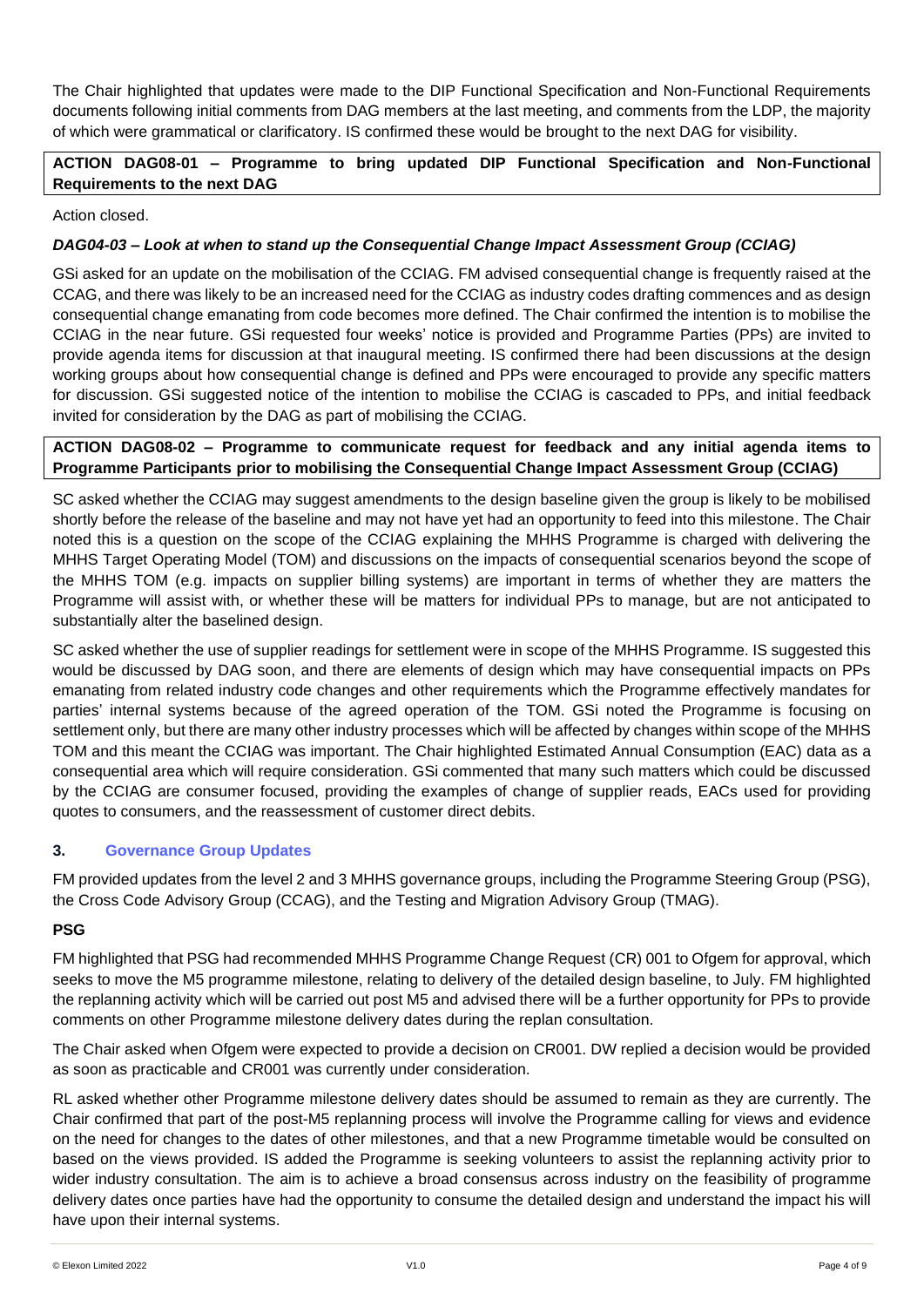FM invited parties to contact PMO@mhhsprogramme.co.uk if they would like to volunteer for input to the replan activity.

# **ACTION DAG08-03 – Communicate to DAG members the process for the replanning activity that will be carried out post-M5 (release of detailed design baseline)**

# **TMAG**

FM highlighted two TMAG documents currently out for review. The E2E Testing and Integration Strategy, and the Test Data Strategy. The former has a deadline for comments of 12 April 2022, and responses will be discussed at the next TMAG meeting on 20 April 2022. The latter will be reissued for further review following amendments agreed by the Data Working Group (DWG), with responses to be requested by 29 April 2022.

GSi asked if there is now a supplier on TMAG. FM confirmed there is now a large supplier rep at TMAG, but the medium, small and I&C supplier seats are still vacant.

## **4. DAG Design Principles**

IS provided an overview of amendments and proposed new additions to the Design Principles discussed at the previous DAG meeting. Two new principles were proposed, including the previously discussed 'level playing field' principle, and a new consumer benefits principle drafted by the Large Supplier and Consumer Representatives. The Chair invited ER as the Consumer Representative to comment on the new consumer focussed design principle. ER confirmed they are happy with the principle.

SC believed the consumer benefits principle is likely to be hard to apply in practice and it may be difficult to assess some design artefacts against this principle. The Chair suggested DAG attempt to apply the principle when the Tranche 1 design artefacts are submitted to DAG for approval and assess its application. IS stated some documents are likely to come to DAG that will have a clearer application. The Chair considered an example could be load shaping data where the principle could prompt consideration of whether this data should be made available to other organisations that may enable customers to use electricity more efficiently. SC stated the principle may require review in future, but agreed the principle in its current form is a positive indication of DAG's intent.

The Chair advised these are living principles which can be amended and refined over time and will be a standing agenda item at each DAG. The group agreed to approve the proposed changes to the design principles.

#### **DECISION DAG-DEC-18 – New Design Principles approved**

#### **5. Level playing field design principle**

The Chair provided updates on multiple actions regarding SECMP162, and these are summarised below.

## *DAG06.1-01 – Consult the Smart Market Segment Sub-Group (SDS) user group on whether there is a requirement for Target Response Times (TRTs) of less than 24 hours for meter data retrieval related to MHHS, and associated scenarios, frequency of retrieval, and cost implications for suppliers*

A request for information has been sent to Smart Meter Segment Working Group (SDS) with specific questions relating to Meter Data Retrieval (MDR) use cases, frequency/volume, energisation of meter, success/failure rates of TRTs, and what material benefit shorter TRTs would provide. The Chair noted no responses have yet been received and offered to circulate the request to DAG members for information.

## **ACTION DAG08-05 – Programme to provide copy of request sent to the Smart Meter Segment Working Group (SDS) regarding consideration of Target Response Times (TRTs) of <24 hours and interaction with SEC MP162 to DAG for visibility**

SC believed the likelihood of timely responses was low as multiple other deadlines for documents and CRs which require review. SC hoped for industry-level analysis of the impact of not receiving data back from de-energised meters to inform discussion on whether there is an essential requirements for TRTs of less than 24 hours. If this leads to minimal settlement error then it may not be a high priority. IS stated the Programme would be happy to extend the response deadline for information on TRTs of less than 24 hours. The Chair asked any PPs who are struggling with any deadlines to inform the Programme to prompt consideration of what could be done to alleviate this.

GS commented if the response indicate there is an essential need for TRTs of 30 seconds for MDR service requests, a new SEC MP would be required, and the cost would need to be incorporated into the Programme. Current rough costings for SECMP162 for DCC are £17m, and an additional SEC MP would potentially add significant cost. IS advised that if a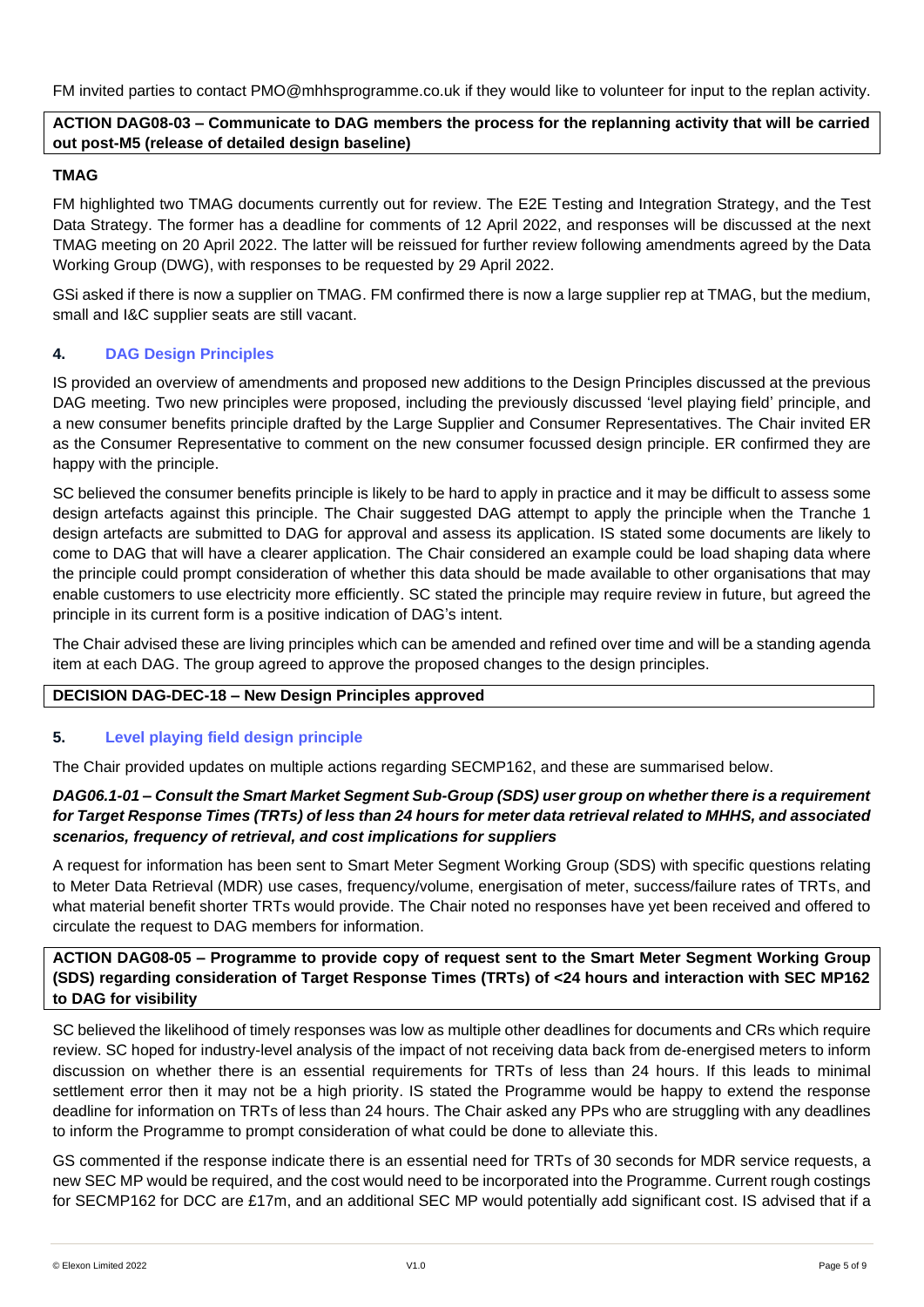requirement for TRTs of 30 seconds was desired, it would be assessed in terms of return on investment from improved settlement accuracy, the costs of costs, alongside the Level Playing Field principle.

CC asked for a distinction on how consequential changes, such as MP162, link to the Programme. IS noted that MP162 is slightly different as when the TOM was being developed it was noted there would need to be significant changes to the DCC systems via the SEC. As such, this change commenced very early as it was recognised as significant. SECMP162 has had lots of input from MHHS. CCIAG would look at consequential changes going forward. The Chair outlined the Programme approach is design led, and so the design baseline will come first followed by the code changes, though in this instance, because of the lead time for DCC changes due to SECMP162, this piece of work was started early.

The Chair noted the SEC Code Administrator has indicated a further consultation on MP162 may be required, which may extend the timelines for this change by two to three months. This will need to be assessed in terms of the impact on MHHS delivery. The further consultation aims to align the definition of meter data retrieval and the MHHS MDR service.

SC commented there was a difference between MP162 first and second consultations. There is also a difference between new MDR role proposed by MP162 and MDR in MHHS. A party can undertake MDR as a supplier under SEC. These roles need to be identifiably different so the two qualifications are not conflated. The Chair thanked SC for the clarification.

## *DAG06-05 Programme to consider whether attendance at SEC MP162 working group is required*

The Chair advised the MHHS Programme Design Team have a representative in attendance at the SEC MP162 working groups.

# *DAG06-06 Programme to check if response provided to second consultation on SEC MP162 and provide update to DAG*

The group were advised the MHHS Programme had not provided a response to the second consultation as there had been no material change from the response provided to the first.

## *DAG06-04 Review SEC MP162 to ensure alignment with MHHS design*

The Chair confirmed consideration of the alignment of the change and the MHHS design was embedded in design activities and under constant consideration. A recurring agenda item will be included within future DAG meetings regarding the level playing field design principle, to ensure continued visibility of developments. SEC representatives will be invited to future DAG meetings where SEC MP162 id due to be discussed, and the Chair will provide an update to SEC following the April DAG.

# **ACTION DAG08-04 – Chair to update SECAS on outcomes of DAG discussion relating to SEC MP162**

# *DAG06.1-02 Consider whether closer working with SEC working groups is required and consider joint working group with SEC and MHHS parties regarding SEC MP162 and data retrieval from DCC systems*

The Chair advised weekly discussions were now occurring between the DAG Chair and the SEC working group manager, and updates being communicated between parties. A decision on whether a joint working group may be beneficial will be taken once information has been received from the SDS on TRT requirements. The Ch

# **6. Design Decisions**

IS ran through the technical addressing options as per the meeting slides. Option 1 (O1) view of secondary parties would need to be maintained by individual participants. Option 2 (O2) would do this centrally but would attract cost for an ability to call data from the DIP in terms of routing. Option 3 (O3) is similar to O2 but would be maintained on an external service. Any third-party service that handled this routing would require a significant infrastructure update. There is also exposure to third-party systems that would be aligned to non-functional requirements. Linking systems in this way would need those requirements to be aligned so would also attract cost.

IS noted O1 in terms of participant routing would require a change from multiple parties. IS explained the rough order of magnitude (ROM) calculations as per the slides and invited views from the DAG. RL thought the estimate for design/test/build would be built into requirements, as participants already have a requirement to send to multiple addressees as part of dataflows system. RL suggested this represented minimal change for participants and so the O1 cost estimate may be high. If the costs of building into DIP is realistic, then O2 is more reasonable.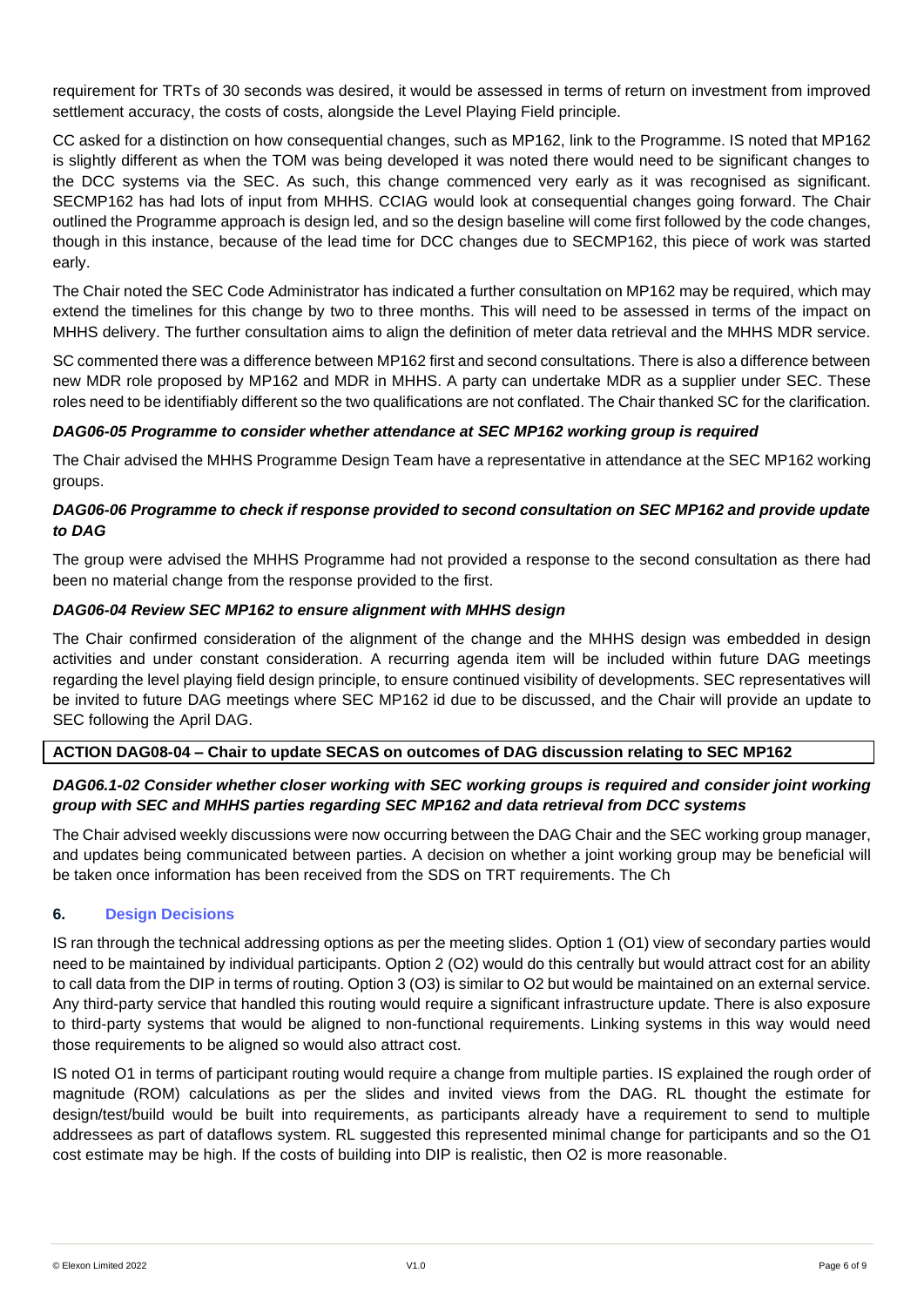SC commented O1 cost may be higher than indicated in the ROM, as the estimate of 15 parties may be on the low side. IS recognised this and explained the ROM had tried to factor in that some participants may end up being duplicated, e.g. software providers to multiple suppliers.

The Chair asked if this was part of the Architecture Working Group recommendation for event-driven architecture. IS confirmed this is the case, however, ensuring that only parties who were permissioned to see events, and that they have a legitimate interest in viewing those events, is difficult to manage from a privacy standpoint. There may have to be a maintained view of secondary addressing in the DIP.

IS noted the anticipation there would be no requirements for participant development for O2. There are some potential infrastructure costs as well. O3 participant development costs were difficult to define so a commentary has been left but no further costing. Infrastructure costs would be significant with O3.

IS invited questions on the addressing ROM and the recommendation O2 is agreed. No comments were provided.

The Chair summarised the DAG now sought a decision on which option to proceed with and requested of the Programme recommendation to agree O2. No objections were raised. The Chair clarified O2 is currently reflected in the RFP and approval would not affect the procurement process.

CC advised they had not received enough feedback and the Large Supplier constituency would abstain on that basis.

GSi added medium suppliers have not been able to review the options due to ongoing priority conflicts.

# **DECISION DAG-DEC-19 – DAG agreed to proceed with Option 2 (secondary addressing orchestrated via DIP) regarding technical addressing requirements for the DIP**

# **7. MHHS Design Dashboard**

CS introduced the Design Dashboard which is also presented to PSG and Level 4 Working Groups. Tranche 1 documents are flagged as amber due to the volume of comments received and still outstanding. IS noted there were 700 comments received, the vast bulk of which have been responded to and updated. There's around 70 still being looked at. These are being worked through in themes e.g. comments on data interactions with LDSOs, which are going to be looked at as part of T4. There are a number of specific clarifications that are ongoing with regard to the RMP status and domestic indicator process, but in terms of the materiality of the outcome this isn't seen as a significant change to the stability of T1. The aim is to get to a position by COP today or tomorrow in terms of a stability assessment for T1 as to which documents are stable and which ones still have outstanding snags. This plays into approval processes. Core principles are that Design recognises there will be snags outstanding and when looking for interim DAG approval for these tranches, Design would bring a document to the table that set out the outcomes from the review process, the comment status, and outstanding clarifications. If Design believes there is sufficient stability for that interim approval, does DAG accept that there is sufficient stability that we can move forward with a set of defined snags that will be dealt with as part of the tail of resolution.

The Chair summarised that there are areas of T1 that are stable, though there are other documents that are not yet defined and are due to come at later Tranches. Examples of this might be Operational Choreography. Main focuses are whether the design is in line with TOM, does it lend itself to an MVP, and are these T1 docs sufficiently stable that DAG can approve them. IS added DAG wants to be clear where we believe there is still analysis to be done and provide a clear view as to the materiality of those issues. DAG aren't asking this be signed off in stone, there is a chance that previous artefacts may be reworked at later Tranches.

The Chair noted the amount of work that the L4 WGs have done, alongside the Design team, to refine these artefacts over the last few months, and thanked all those who have been involved in these processes.

DT noted an email received as iDNO rep regarding approval of T1; if DAG approve T1 will it be on a qualified basis or would those documents that haven't been finalised come back to DAG for approval. IS confirmed this would be a qualified approval, and DAG would quantify the view of the 'snagging list', so these could be tracked and closed. DT asked how these snags might be listed if they were to have an impact on T2 docs as well. IS confirmed these would be called out explicitly.

RL asked at the point of baselining will all snags be closed, and if any are outstanding how does that feed in to post baseline. IS commented it is likely there will be outstanding issues once M5 is reached, do we pragmatically agree an M5 baseline with a ramp off time for ironing out any issues. Expectation is that if M5 has a caveated sign off, it would only be accepted if those caveats were clearly understood and there was a plan for dealing with them. The Chair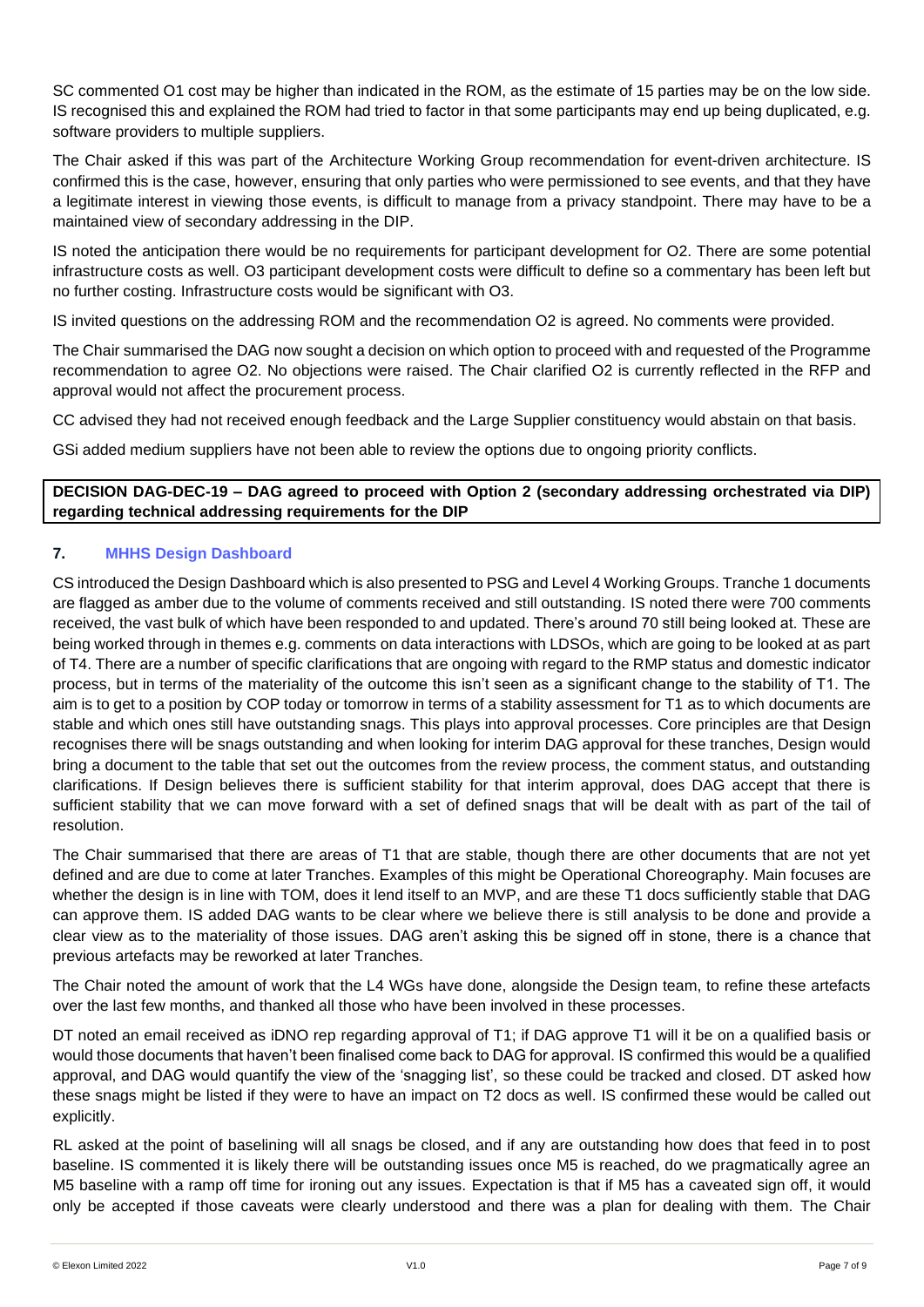commented that design artefacts were likely to be continuing to evolve post M5. SH commented the anticipation is there will be things uncovered at Code Change and Testing phases and managing the design pre and post baseline is something the Programme is aware of.

CC raised a point of clarification, would IS come back to DAG with the process for bringing documents back to DAG with the snag list, and if so, which DAG would this be at. IS replied this is likely to be done via correspondence rather than at DAG. CC commented their constituents have been struggling to keep up to date with the changes in the Tranche documents. The main concern is if there is a level of change for the Tranches at the April DAG and if this is due to increase in the coming months, it would be appreciated by PPs for the changes that have occurred to be clearly communicated. IS acknowledged some lessons learned from T1, with the key lesson being that the priority is for the documents post 1st review cycle should be as clean as possible to better capture the comments and what changes have occurred between the review periods. The Chair added the work done so far in review hasn't uncovered any fundamental or significant outstanding issues which is worth bearing in mind.

RL asked for clarity on DIP documents. There are 3 artefacts listed on the slide but DAG has seen only 2 artefacts. IS commented this is the set of documents due to be released shortly. IS ran through Appendix 1 to outline the documents that were going through for RFP review. The other 4 artefacts are going to be dealt with by governance. RL asked which of these latter documents will come back to DAG for review. IS felt these weren't tied to M5 but would be material when parties started their own Design Build Test (DBT) processes.

GS echoed RL's point that anyone viewing the slides with them blind would need some articulation added to it.

# **ACTION DAG08-06 – Programme to update the design dashboard to show correct number of technical artefacts approved by DAG for issuance as part of the RFP**

GSi asked for clarity whether RAG statuses would change once a CR is approved, or are we already at Amber status approaching a July M5. IS said some Amber statuses were reflective of uncertainty and the size of the work not being understood so may remain Amber. GSi noted constituents were asking whether there is a chance of these deadlines being met. CC echoed this for their constituency. The Chair clarified whether the view of the constituents was that the Programme wouldn't meet the deadline or whether they were concerned there wouldn't be enough input from certain constituents. GSi clarified the latter is always true, but the former is what the concern was focused on. Given discussions at DAG today regarding approvals subject to caveats, are DAG likely to meet M5? The Chair confirmed the caveats to design artefacts would mostly be around how PPs would begin to do their DBT.

GSi asked for whether there is a process for appealing rejected comments. The Chair noted this is likely to have a justification in the rejection. If any PP is unhappy with a rejection, they should contact the Design Team for a discussion. CS confirmed this process has been communicated to L4 WGs and PPs should reach out to the Design mailbox at [Design@mhhsprogramme.co.uk](mailto:Design@mhhsprogramme.co.uk)

CC asked about an assessment period between tranches following recommendations from the IPA. IS said the IPA's recommendation was for the Programme to be explicit as to the support provided by the Programme to participants after baselining.

# **ACTION DAG08-07 – Ian Smith to discuss with Chris Cook the IPA recommendation regarding support offered during design artefact review Tranches**

# **8. Level 4 Working Group Updates**

CS provided updates from the Level 4 Design Working Groups under the purview of DAG.

The group were advised the Design Artefact Tracker had been updated with information on the design artefacts included in each review tranche and with additional detail including the number of comments received for each artefact during review, any outstanding issues, and anticipated submission dates to DAG for approval.

CS highlighted the Tranche 2 documents are out for review with the Business Process Requirements Working Group (BPRWG) and the focus for the remainder of April 2022 was to update the documents as may be required in response to review comments and issue the updated versions for second review.

CS advised the Technical Design Working Group (TDWG) have been focusing on the documentation issued to prospective DIP bidders as part of the Request for Proposal stage of the DIP procurement.